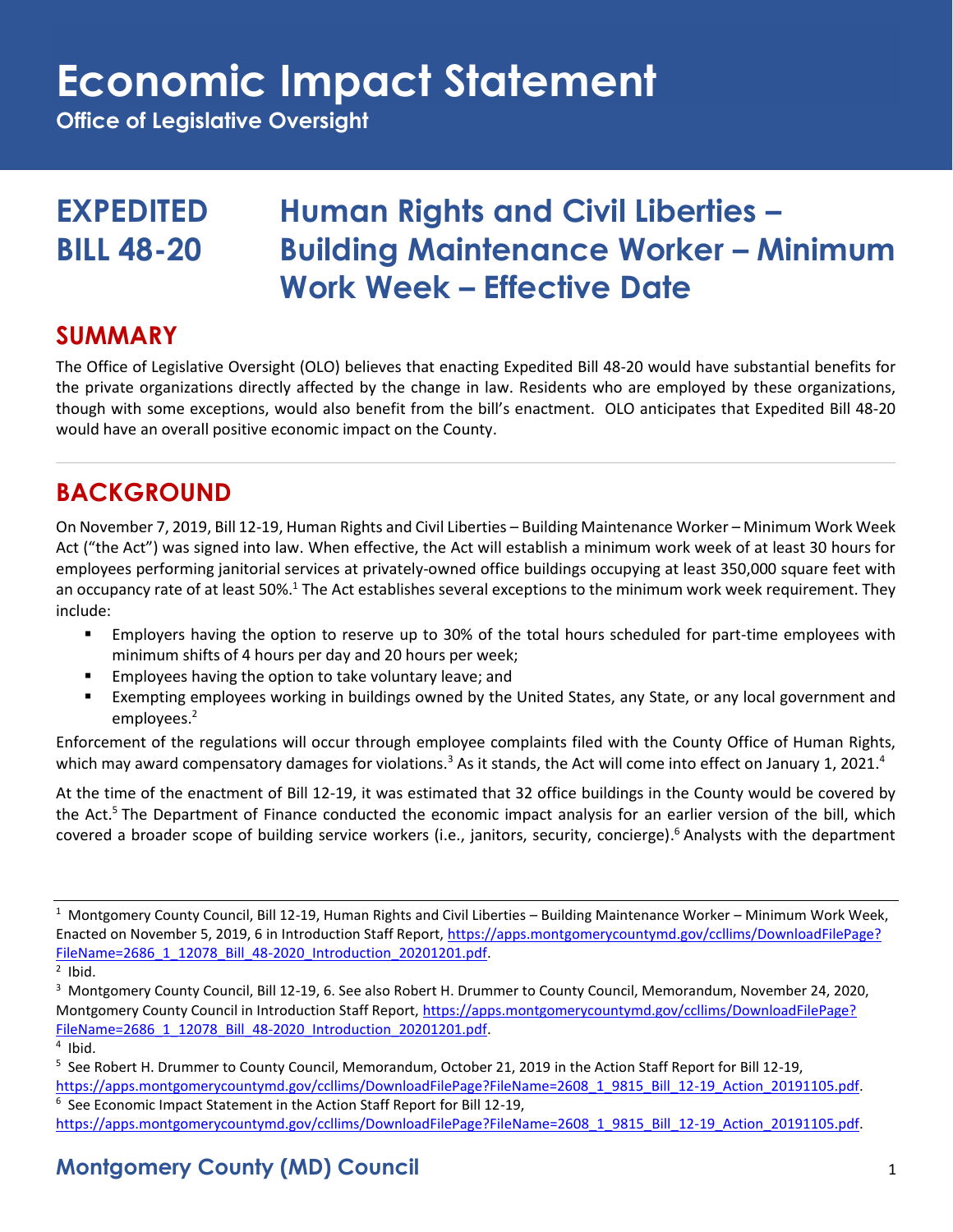**Office of Legislative Oversight**

were unable to determine the number of workers who would be subject to the minimum work week requirement. Despite this uncertainty, the analysts came to the following conclusion: By increasing weekly hours, the employees performing janitorial services in the covered buildings would experience annual income increase estimated at \$7,800. Benefits to these workers, however, would be offset by increased costs to owners of the buildings and potential job losses that may occur through staffing reductions.

On December 1, 2020, the Council introduced Expedited Bill 48-20 in response to a joint-letter from SEIU 32BJ – the union representing many of the workers in the covered office buildings – and the Apartment and Office Building Association of Metropolitan Washington (AOBA).<sup>7</sup> Citing economic disruptions to commercial office buildings due to the COVID-19 global pandemic, the letter requests that the Council delay the effective date of the Act by one year. If enacted, Expedited Bill 48-20 would make the Act effective on January 1, 2022.<sup>8</sup>

By delaying the effective date of the minimum work week, Expedited Bill 48-20 would have direct economic impacts on the following entities:

- Owners of the covered buildings (owners include building developers, REITs, and corporations<sup>9</sup>);
- **•** Property management companies that manage approximately half of these buildings;<sup>10</sup>
- Tenants of the covered buildings;
- **•** Commercial cleaning companies servicing the covered buildings;<sup>11</sup> and
- Employees assigned to perform janitorial services at the buildings.

Time constraints prevent OLO from investigating the pandemic-related disruptions experienced by these entities that are mentioned in the SEIU 32BJ and AOBA joint-letter. Nevertheless, briefly highlighting conditions in the office market sector, commercial cleaning industry, and labor market validates the letter's claim and provides context for OLO's discussion of the economic effects of enacting Expedited Bill 48-20 in subsequent sections.

The public health and economic crises ("the crises") caused by the COVID-19 pandemic have adversely impacted the office market sector in the County. Rental revenues are down for any owners of office buildings due to tenants who have missed payments, renegotiated leases, or sought payment plans.<sup>12</sup> Furthermore, demand for office space in the County—while bolstered by the presence of life science and biotech firms along the I-270 corridor—is showing signs of decline as

 $^7$  Nicola Y. Whiteman and Jaime Contreras to Montgomery County Council, Correspondence, November 18, 2020, Apartment and Office Building Association of Metropolitan Maryland and 32BJ SEIU in the Introduction Staff Report for Expedited Bill 48-20.

<sup>8</sup> Montgomery County Council, Expedited Bill 48-20, Human Rights and Civil Liberties – Building Maintenance Worker – Minimum Work Week – Effective Date, Introduced on December 1, 2020, 2.

<sup>&</sup>lt;sup>9</sup> Data provided by Montgomery County Planning Department.

<sup>&</sup>lt;sup>10</sup> Data provided by Montgomery County Planning Department indicates that approximately half of the covered buildings are managed by owners.

<sup>&</sup>lt;sup>11</sup> Given time constraints, OLO did not reach out to the covered building owners to determine how many outsource cleaning services to third-party vendors. However, based on conversations with private sector actors, OLO's understanding is that owners and managers of office buildings typically outsource their cleaning needs to these companies. Moreover, owners and managers typically provide cleaning services to their tenants.

 $12$  Heather Long, "The next big problem for the economy: Businesses can't pay their rents," Washington Post, June 4, 2020, [https://www.washingtonpost.com/business/2020/06/03/next-big-problem-businesses-cant-or-wont-pay-their-rent-its-setting-off](https://www.washingtonpost.com/business/2020/06/03/next-big-problem-businesses-cant-or-wont-pay-their-rent-its-setting-off-dangerous-chain-reaction/)[dangerous-chain-reaction/.](https://www.washingtonpost.com/business/2020/06/03/next-big-problem-businesses-cant-or-wont-pay-their-rent-its-setting-off-dangerous-chain-reaction/)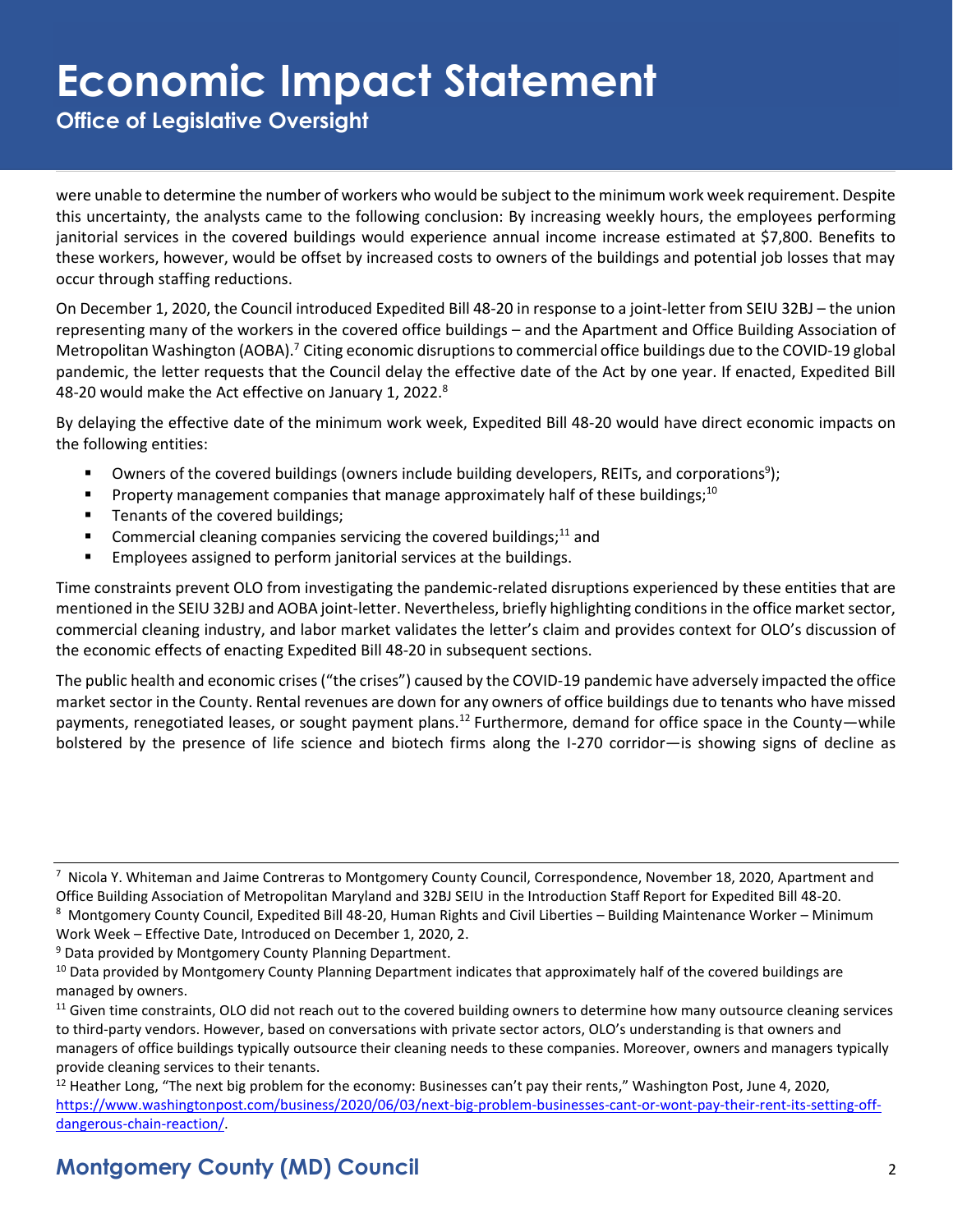**Office of Legislative Oversight**

businesses turn to telework, downsize or even close in response to the crises.<sup>13</sup> In fact, office market reports for the third quarter of 2020 indicate that vacancy rates have increased, and net absorption rates have turned negative, revealing that office building owners and managers are having difficulty leasing new or rehabilitated office spaces.<sup>14</sup> Rental rates in the County's office market have remained steady so far. But increased competition among landlords to attract businesses could put downward pressure on rents moving forward.<sup>15</sup>

The crises, however, have had a mixed impact on local commercial cleaning companies. The pandemic has increased the need for more frequent and deeper cleaning of commercial facilities, including those with declining occupancy. So the sanitation measures required for safe occupancy have bolstered demand for some commercial cleaning companies.<sup>16</sup> Yet, commercial cleaning companies have lost clients from business closures and incurred expenses from purchasing personal protective equipment for their workforce, which have cut into revenues and increased layoffs. Commercial cleaning companies have also reportedly faced staffing challenges and other pandemic-related disruptions experienced by businesses unable to convert their entire operations to telework.<sup>17</sup> Moreover, the impact of the crises on the commercial cleaning industry may be most felt after the pandemic. As cleaning needs return to "normal" and reductions in office space continue, demand for commercial cleaning may decrease relative to pre-pandemic levels.

According to 2019 data from the Maryland Department of Labor, there were 9,450 building cleaning workers in the County.<sup>18</sup> The median hourly wage for these workers was \$13.63, with wages ranging between \$11.35 and \$15.85. The crises have disproportionately impacted low-wage, less educated, women, Black and Latinx workers, particularly those in the hardest-hit industries.<sup>19</sup> While workers in the commercial cleaning industry may not have been as badly harmed as workers in these industries, OLO has heard reports from local stakeholders in the commercial cleaning and property management industries of significant layoffs of cleaning workers.

<sup>13</sup> Stephanie Bryant, "COVID-19 Recover Outlook: Office & Industrial Commercial Real Estate," Office of Legislative Oversight, May 26, 2020, [https://www.montgomerycountymd.gov/OLO/Resources/Files/2020%20Reports/COVID-19RecoveryOfficeIndustrial](https://www.montgomerycountymd.gov/OLO/Resources/Files/2020%20Reports/COVID-19RecoveryOfficeIndustrialCommercialRealEstate.pdf) [CommercialRealEstate.pdf.](https://www.montgomerycountymd.gov/OLO/Resources/Files/2020%20Reports/COVID-19RecoveryOfficeIndustrialCommercialRealEstate.pdf) 

<sup>&</sup>lt;sup>14</sup> See Q3 2020 Office Market Reports by Transwestern, Cresa, and Newmark Knight Frank.

 $15$  Ibid.

<sup>&</sup>lt;sup>16</sup> See, for example, Sean Gorman, "Pandemic brings a bust, boom, and everything in between for commercial cleaning companies," Richmond-Times-Dispatch, August 22, 2020[, https://richmond.com/business/watch-now-pandemic-brings-a-bust-boom-and](https://richmond.com/business/watch-now-pandemic-brings-a-bust-boom-and-everything-in-between-for-commercial-cleaning-companies/article_e6a13c40-34c4-57dd-82d4-0eeb2df7ac81.html)[everything-in-between-for-commercial-cleaning-companies/article\\_e6a13c40-34c4-57dd-82d4-0eeb2df7ac81.html;](https://richmond.com/business/watch-now-pandemic-brings-a-bust-boom-and-everything-in-between-for-commercial-cleaning-companies/article_e6a13c40-34c4-57dd-82d4-0eeb2df7ac81.html) and Daniel Sernovitz, "The Firms Are Cleaning Up," Washington Business Journal, May 8, 2020[, https://richmond.com/business/watch-now](https://richmond.com/business/watch-now-pandemic-brings-a-bust-boom-and-everything-in-between-for-commercial-cleaning-companies/article_e6a13c40-34c4-57dd-82d4-0eeb2df7ac81.html)[pandemic-brings-a-bust-boom-and-everything-in-between-for-commercial-cleaning-companies/article\\_e6a13c40-34c4-57dd-82d4-](https://richmond.com/business/watch-now-pandemic-brings-a-bust-boom-and-everything-in-between-for-commercial-cleaning-companies/article_e6a13c40-34c4-57dd-82d4-0eeb2df7ac81.html) [0eeb2df7ac81.html.](https://richmond.com/business/watch-now-pandemic-brings-a-bust-boom-and-everything-in-between-for-commercial-cleaning-companies/article_e6a13c40-34c4-57dd-82d4-0eeb2df7ac81.html) 

<sup>&</sup>lt;sup>17</sup> Victoria Hall, "COVID-19 Recovery Outlook: Telework and Economic Development," Office of Legislative Oversight, May 26, 2020, [https://www.montgomerycountymd.gov/OLO/Resources/Files/2020%20Reports/COVID-19RecoveryTeleworkEconomic](https://www.montgomerycountymd.gov/OLO/Resources/Files/2020%20Reports/COVID-19RecoveryTeleworkEconomicDevelopment.pdf) [Development.pdf.](https://www.montgomerycountymd.gov/OLO/Resources/Files/2020%20Reports/COVID-19RecoveryTeleworkEconomicDevelopment.pdf)

<sup>&</sup>lt;sup>18</sup> Maryland Department of Labor, Occupational Employment and Wage Estimates 2019, Montgomery County Workforce Region, [https://www.dllr.state.md.us/lmi/wages/page0308.htm.](https://www.dllr.state.md.us/lmi/wages/page0308.htm)

<sup>&</sup>lt;sup>19</sup> See Elise Gould, Daniel Perez and Valerie Wilson, "Latinx workers—particularly women—face devastating job losses in the COVID-19 recession," Economic Policy Institute, August 20, 2020, [https://www.epi.org/publication/latinx-workers](https://www.epi.org/publication/latinx-workers-covid/?utm_source=Economic+Policy+Institute&utm_campaign=05fe4b8a5a-EMAIL_CAMPAIGN_2019_02_21_07_37_COPY_01&utm_medium=email&utm_term=0_e7c5826c50-05fe4b8a5a-60687733&mc_cid=05fe4b8a5a&mc_eid=a2f9774fc8)[covid/?utm\\_source=Economic+Policy+Institute&utm\\_campaign=05fe4b8a5a-](https://www.epi.org/publication/latinx-workers-covid/?utm_source=Economic+Policy+Institute&utm_campaign=05fe4b8a5a-EMAIL_CAMPAIGN_2019_02_21_07_37_COPY_01&utm_medium=email&utm_term=0_e7c5826c50-05fe4b8a5a-60687733&mc_cid=05fe4b8a5a&mc_eid=a2f9774fc8)

[EMAIL\\_CAMPAIGN\\_2019\\_02\\_21\\_07\\_37\\_COPY\\_01&utm\\_medium=email&utm\\_term=0\\_e7c5826c50-05fe4b8a5a-](https://www.epi.org/publication/latinx-workers-covid/?utm_source=Economic+Policy+Institute&utm_campaign=05fe4b8a5a-EMAIL_CAMPAIGN_2019_02_21_07_37_COPY_01&utm_medium=email&utm_term=0_e7c5826c50-05fe4b8a5a-60687733&mc_cid=05fe4b8a5a&mc_eid=a2f9774fc8)

[<sup>60687733&</sup>amp;mc\\_cid=05fe4b8a5a&mc\\_eid=a2f9774fc8](https://www.epi.org/publication/latinx-workers-covid/?utm_source=Economic+Policy+Institute&utm_campaign=05fe4b8a5a-EMAIL_CAMPAIGN_2019_02_21_07_37_COPY_01&utm_medium=email&utm_term=0_e7c5826c50-05fe4b8a5a-60687733&mc_cid=05fe4b8a5a&mc_eid=a2f9774fc8); and Elise Gould and Valerie Wilson, "Black workers face two of the most lethal preexisting conditions for coronavirus—racism and economic inequality," Economic Policy Institute, June 1, 2020, [https://www.epi.org/publication/black-workers-covid/.](https://www.epi.org/publication/black-workers-covid/)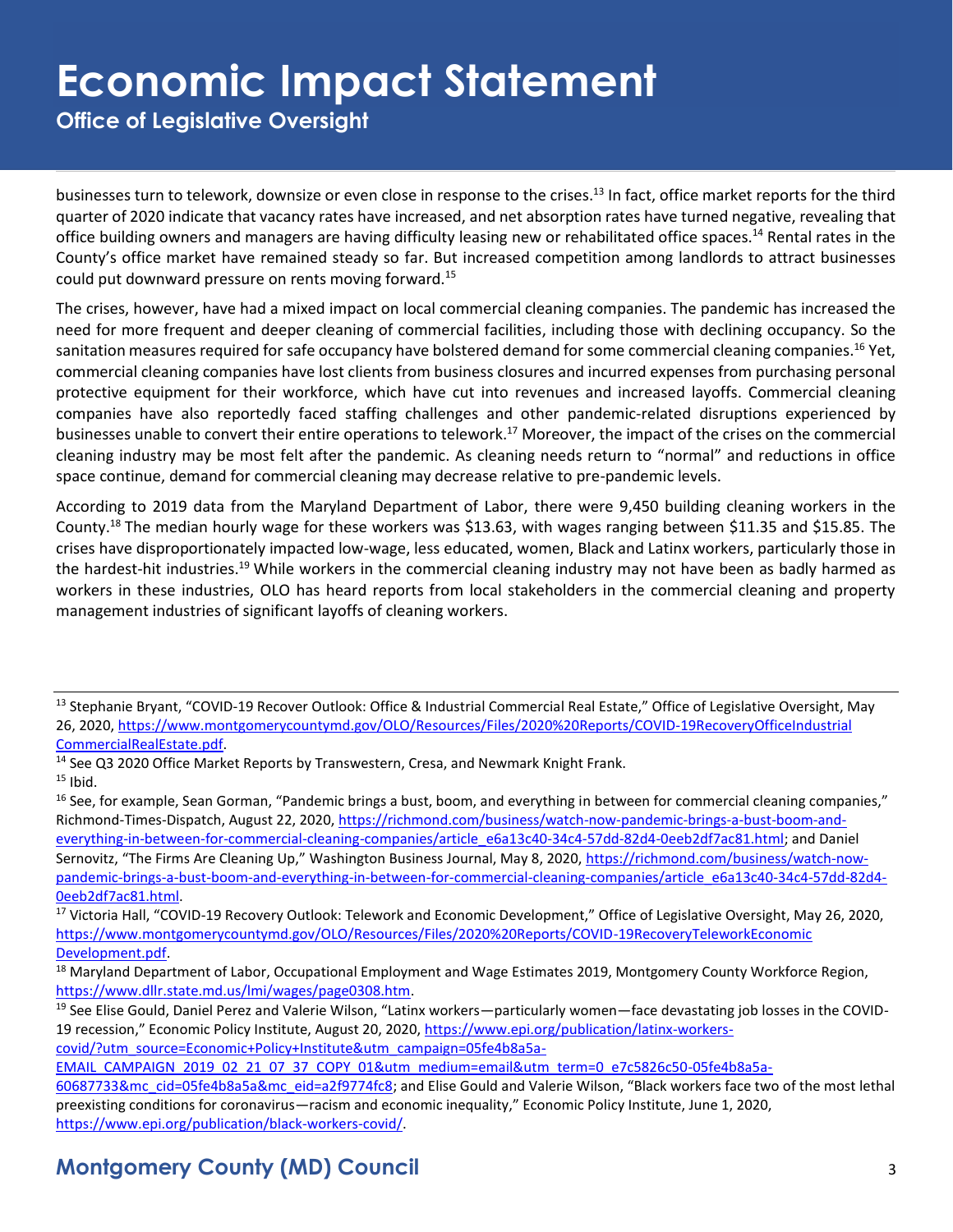**Office of Legislative Oversight**

### **METHODOLOGIES, ASSUMPTIONS, AND UNCERTAINTIES**

The economic impacts of enacting Expedited Bill 42-20 would occur through delaying the effective date of the minimum work week requirement by one year. Doing so would forgo:

- the costs to commercial cleaning companies servicing the covered office buildings and the owners, property managers, and tenants of these buildings; and
- the costs and/or benefits to employees who perform janitorial services at these buildings that would have otherwise occurred with the law going into effect.

Estimating the economic impacts of Expedited Bill 42-20 therefore requires accounting for these costs to private organizations and the costs and benefits to employees. OLO, however, is unable to do so due to several data limitations and fundamental uncertainties.

First, as previously stated, OLO was unable to investigate the pandemic-related disruptions that stakeholders to Expedited Bill 48-20 have experienced. These disruptions would likely mediate the economic impacts of the bill and significantly influence the net costs and benefits to stakeholders. Relatedly, the pandemic is expected to continue adversely affecting business operations, supply chains, distribution systems, consumer demand, and other economic conditions. OLO is unable to predict the extent or nature of these impacts or how these impacts would interact with enacting the bill.

Second, a robust accounting of the forgone costs to the private organizations requires two estimates:

- The *total* annual cost to commercial cleaning companies that would occur through the minimum work week requirement becoming effective on January 1, 2020, and
- The *distribution* of these costs across these companies and the owners, property managers, and tenants of the office buildings.

Due to limited information, OLO cannot estimate the total annual cost to employers. In particular, the number of workers who provide janitorial services at the covered office buildings is unknown. Despite these limitations, OLO estimates that implementing the minimum work week requirement would increase employee average annual earnings by \$6,815. This estimate assumes the following:

- An average hourly wage of \$13.63—the 2019 median wage for all County residents (9,450) in building cleaning occupational group;<sup>20</sup>
- An increase in the average work week from 20 to 30 hours; and
- A 50-week work year.

Importantly, a more accurate estimate of the additional costs to employers would account for healthcare and compliance costs, as well as any savings from mitigation efforts, such as cutting wages, jobs or hiring/training needs.

There are also uncertainties regarding the distribution of the total costs. Commercial cleaning companies would likely try to pass on some portion of the costs to owners and property managers, who in turn would likely try to pass on costs to tenants. The final distribution of these costs would likely depend on competitiveness in the office and commercial cleaning markets and other conditions unknown to OLO.

Finally, OLO is unaware of how many of the businesses and individuals that would be affected by the change in law are based outside the County. The costs and benefits of enacting Expedited Bill 48-20 to these entities would represent outflows from the County economy.

<sup>&</sup>lt;sup>20</sup> Maryland Department of Labor, Occupational Employment and Wage Estimates 2019, Montgomery County Workforce Region, [https://www.dllr.state.md.us/lmi/wages/page0308.htm.](https://www.dllr.state.md.us/lmi/wages/page0308.htm)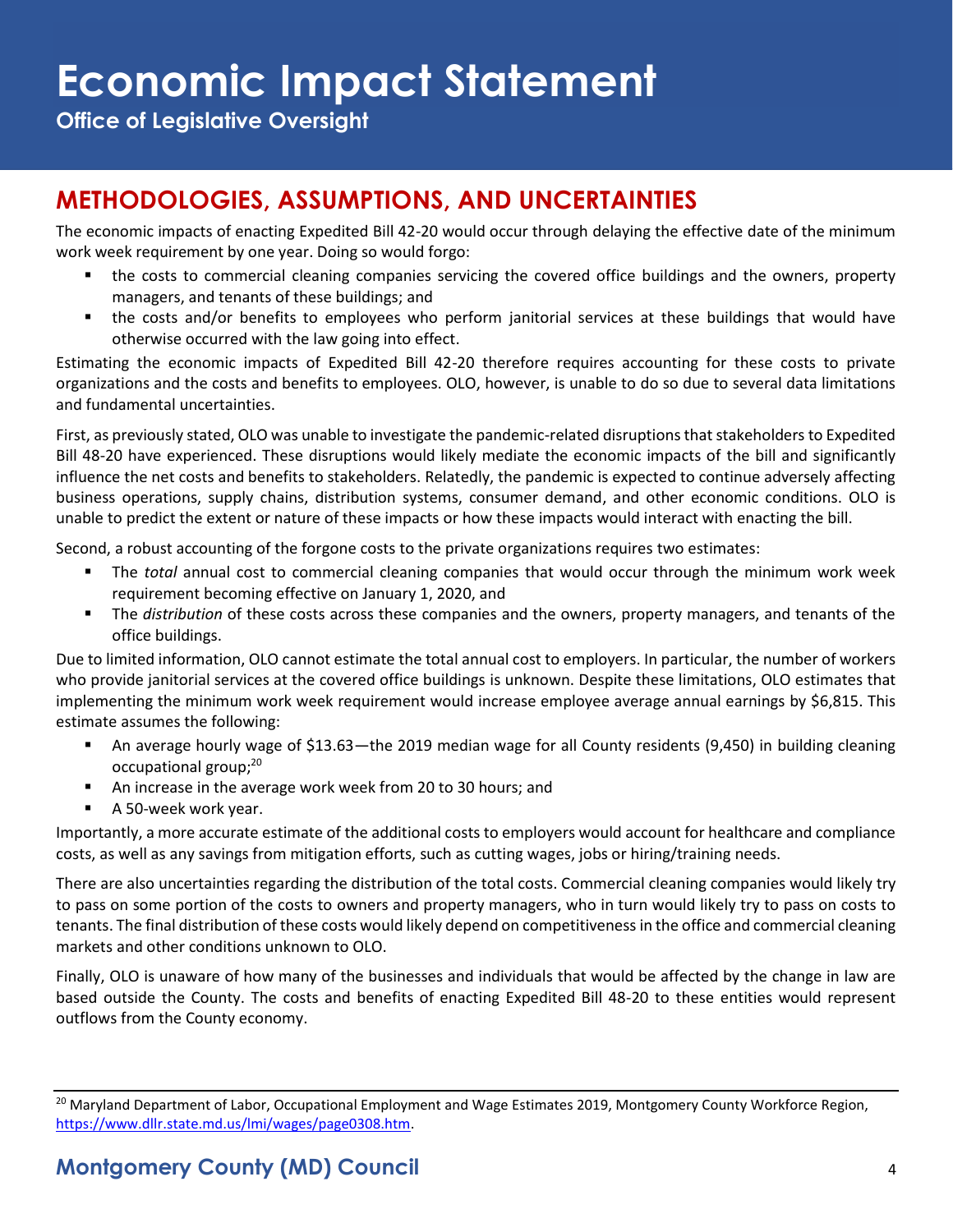**Office of Legislative Oversight**

#### **METHODOLOGIES, ASSUMPTIONS, AND UNCERTAINTIES (cont.)**

No methodologies were used in the analysis of the impacts below. The assumptions underlying the claims are based on consultation with private and public actors, independent research, and OLO staff judgment.

### **VARIABLES**

The primary variables that would affect the economic impacts of Expedited Bill 48-20 are:

- Total annual costs to employers of implementing the minimum work week requirement;
- Distribution of these costs to affected private organizations;
- Total costs to businesses caused by pandemic-related disruptions;
- Number of covered employees;
- Average wages of covered employees; and
- Percentage of covered employees with healthcare coverage.

### **IMPACTS**

**WORKFORCE** ▪ **TAXATION POLICY** ▪ **PROPERTY VALUES** ▪ **INCOMES** ▪ **OPERATING COSTS** ▪ **PRIVATE SECTOR CAPITAL INVESTMENT** ▪ **ECONOMIC DEVELOPMENT** ▪ **COMPETITIVENESS**

#### **Businesses, Non-Profits, Other Private Organizations**

OLO believes that Expedited Bill 48-20 would have significant economic impacts on the commercial cleaning companies that service the covered office buildings and the owners, property managers and perhaps tenants of these buildings.<sup>21</sup> By forgoing the costs associated with the minimum work week requirement becoming effective, the bill would prevent operating costs from increasing for the commercial cleaning companies, which OLO estimates to be \$6,815 per employee. In addition to healthcare costs, this estimate does not account for the costs or disruptions to business operations associated with mitigating and complying with the minimum work week requirement.<sup>22</sup>

Expedited Bill 48-20 would also impact owners and property managers of the covered office buildings that have contracts with commercial cleaning companies. The bill would mitigate the need for commercial cleaning companies to pass on to their customers the costs from the minimum work week requirement that would otherwise occur without the change in law. In doing so, the bill would prevent increases in operating costs to owners and property managers of the covered buildings, which have likely experienced income losses during the pandemic due to unpaid or renegotiated rents, increased vacancy, and expenses related to preparing buildings for safe occupancy. Expedited Bill 48-20 could also prevent owners and property managers from attempting to pass costs related to the minimum work week requirement to their tenants.

<sup>&</sup>lt;sup>21</sup> For the Council's priority indicators, see Montgomery County Council, Bill 10-19 Legislative Branch – Economic Impact Statements – Amendments, Enacted on July 30, 2019, Montgomery County, Maryland, 3.

 $22$  For example, workforce reductions intended to cut wage and healthcare expenses (mitigation) could disrupt business operations. And replacing staff who are unable to work 30 hours per week with new hires (compliance) could entail costs. Enacting Expedited Bill 48-20 could prevent these outcomes for the commercial cleaning companies in the short-term.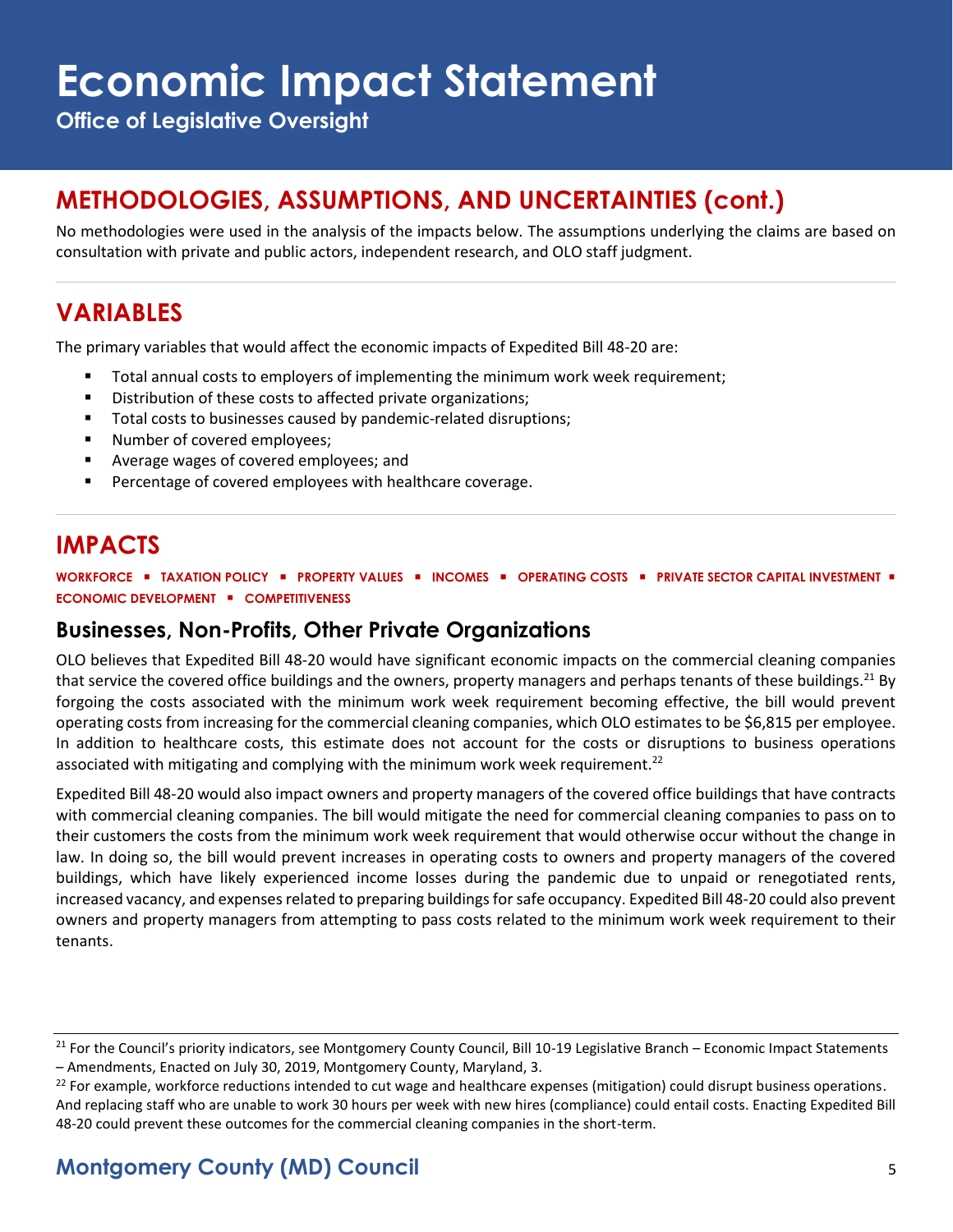**Office of Legislative Oversight**

OLO believes it is possible that Expedited Bill 48-20 could temporarily delay any impacts of the minimum work week requirement on property values of the covered buildings and the competitiveness of County's office market. However, based on recent analyses of the office market, OLO notes that other factors—such as reduction in business needs for office space due to telework, presence of biotech/life sciences in the County, and long-standing imbalances between demand and supply for office space—may ultimately drive property values and competitiveness. Moreover, Expedited Bill 48-20 would prevent negative impacts to economic development to the extent that delaying the effective date of the work week requirement would prevent income loss, layoffs, or business closings.

OLO does not see any direct connection between Expedited Bill 48-20 and private sector capital investment, economic development, and taxation policy.

#### **Residents**

OLO believes that Expedited Bill 48-20 would have targeted economic impacts on County residents who own or work for the companies impacted by the change in law. Owners and workers would benefit from delaying the effective date of the minimum work requirement to the extent that it prevents reductions in salaries and wages.

In terms of employees performing janitorial services at the covered buildings, the bill could have mixed impacts. On the one hand, these employees would benefit from retaining their jobs and incomes, if their employers would otherwise mitigate the costs of the minimum work week through layoffs. It is also worth pointing out that school closings, transportation gaps, and other disruptions caused by the pandemic could potentially prevent some employees from fulfilling the 30-hour work week requirement. These employees could experience job loss due to compliance challenges.

On the other hand, enacting Expedited Bill 48-20 would likely result in income loss and costs associated with insufficient healthcare for the employees who would have worked 30 or more hours with the minimum work week becoming effective. Both the costs and benefits created by enacting Expedited Bill 48-20 for the workers performing janitorial services at the covered buildings would spillover to their households.

#### **QUESTIONS FOR CONSIDERATION**

OLO does not recommend any questions regarding the economic impacts of Expedited Bill 48-20 for the Council to consider.

#### **WORKS CITED**

Action Staff Report for Bill 12-19, Human Rights and Civil Liberties – Building Maintenance Worker – Minimum Work Week. November 5, 2019. https://apps.montgomerycountymd.gov/ccllims/DownloadFilePage?FileName=2608 1\_9815\_Bill [12-19\\_Action\\_20191105.pdf.](https://apps.montgomerycountymd.gov/ccllims/DownloadFilePage?FileName=2608_1_9815_Bill_12-19_Action_20191105.pdf)

Bryant, Stephanie. "COVID-19 Recover Outlook: Office & Industrial Commercial Real Estate." Office of Legislative Oversight. May 26, 2020. [https://www.montgomerycountymd.gov/OLO/Resources/Files/2020%20Reports/COVID-19](https://www.montgomerycountymd.gov/OLO/Resources/Files/2020%20Reports/COVID-19RecoveryOfficeIndustrialCommercialRealEstate.pdf) [RecoveryOfficeIndustrialCommercialRealEstate.pdf.](https://www.montgomerycountymd.gov/OLO/Resources/Files/2020%20Reports/COVID-19RecoveryOfficeIndustrialCommercialRealEstate.pdf)

Gould, Elise, Daniel Perez and Valerie Wilson. "Latinx workers—particularly women—face devastating job losses in the COVID-19 recession." Economic Policy Institute. August 20, 2020. [https://www.epi.org/publication/latinx-workers](https://www.epi.org/publication/latinx-workers-covid/?utm_source=Economic+Policy+Institute&utm_campaign=05fe4b8a5a-EMAIL_CAMPAIGN_2019_02_21_07_37_COPY_01&utm_medium=email&utm_term=0_e7c5826c50-05fe4b8a5a-60687733&mc_cid=05fe4b8a5a&mc_eid=a2f9774fc8)[covid/?utm\\_source=Economic+Policy+Institute&utm\\_campaign=05fe4b8a5a-EMAIL\\_CAMPAIGN\\_2019\\_02\\_21\\_07\\_37\\_](https://www.epi.org/publication/latinx-workers-covid/?utm_source=Economic+Policy+Institute&utm_campaign=05fe4b8a5a-EMAIL_CAMPAIGN_2019_02_21_07_37_COPY_01&utm_medium=email&utm_term=0_e7c5826c50-05fe4b8a5a-60687733&mc_cid=05fe4b8a5a&mc_eid=a2f9774fc8)